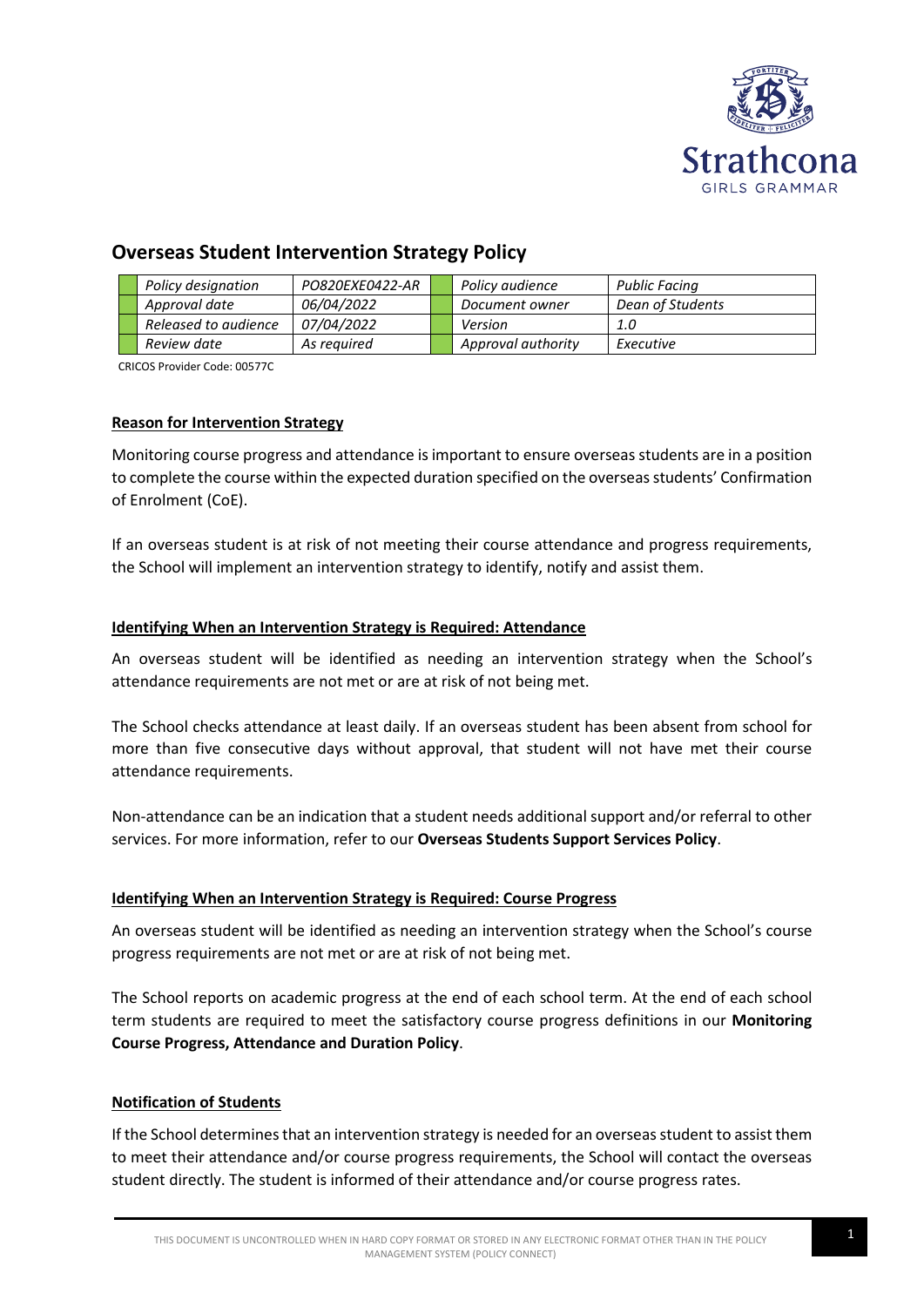

#### **Intervention Strategy**

The School's intervention strategies normally ensure that:

- the overseas student is directly contacted by the Overseas Student Coordinator and informed of their attendance rates
- counselling is offered to the overseas student to help them to address issues which may be contributing to their attendance rates
- extra tutoring is offered to those students who feel that this will help them in meeting their course progress requirements.

### **Updating PRISMS**

The School must report via PRISMS any student who has not met course progress requirements. For more information, refer to **PRISMS Maintenance Obligations**.

#### **Records of Course Attendance**

The School keeps records in relation to overseas students' satisfactory course attendance. These include:

- records of our attendance monitoring
- any evidence from a student in relation to an absence.

#### **Records of Course Progress**

The School keeps records in relation to overseas students' satisfactory course progress. These include:

- assessment of course progress records for each student
- assessment results (as required by section 21 of the ESOS Act)
- records of contact with students
- notices of intention to report
- complaints and appeals outcomes
- other relevant records.